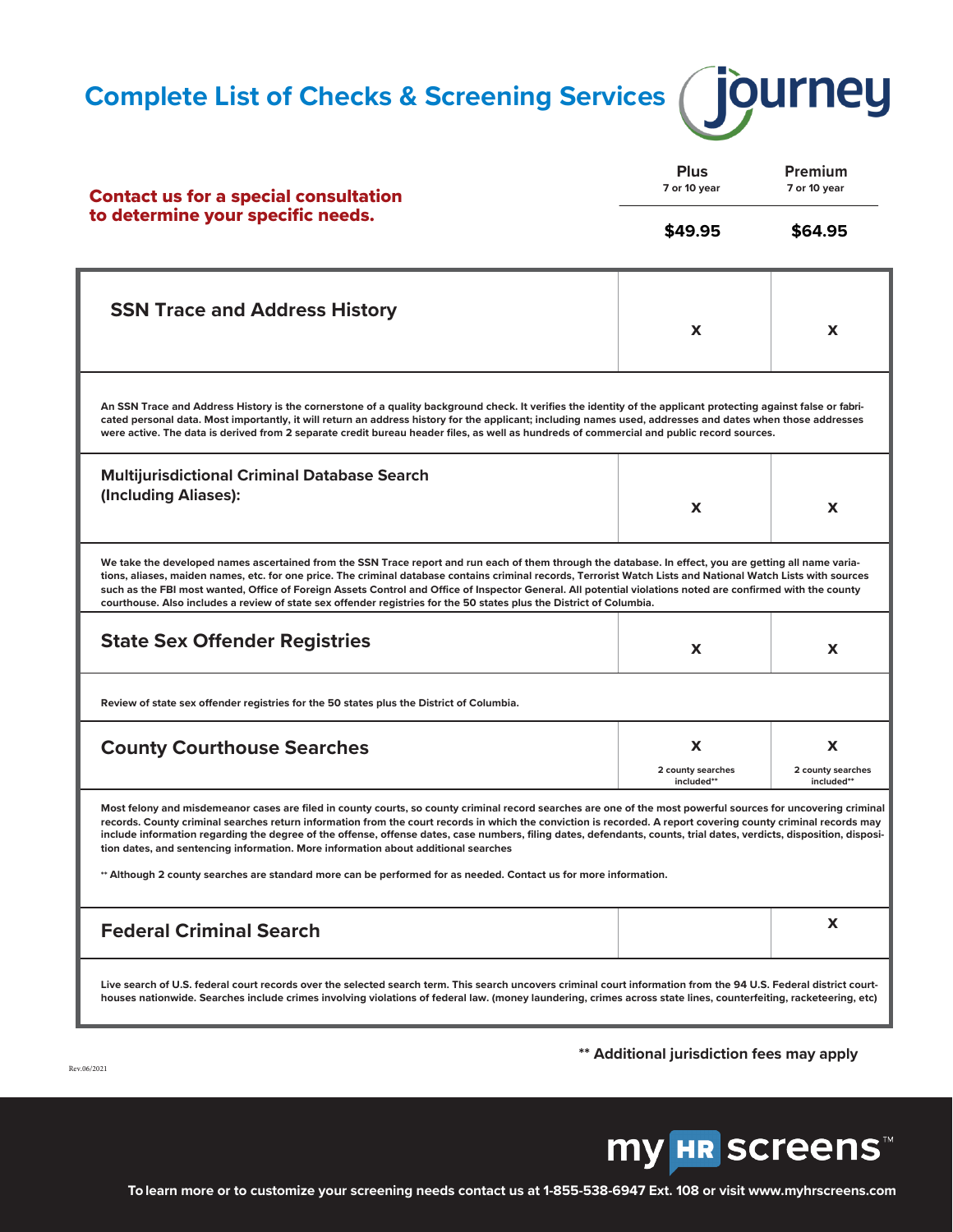## **Additional Criminal Searches**

| <b>National Quick Scan</b>      | We take the developed names ascertained from the SSN<br>Trace report and run each of them through the database. In<br>effect, you are getting all name variations, aliases, maiden<br>names, etc. for one price. The criminal database contains<br>criminal records, Terrorist Watch Lists and National Watch<br>Lists with sources such as the FBI most wanted, Office of<br>Foreign Assets Control and Office of Inspector General. All<br>potential violations noted are confirmed with the county<br>courthouse. Also includes a review of state sex offender reg-<br>istries for the 50 states plus the District of Columbia. | \$19.95 |
|---------------------------------|------------------------------------------------------------------------------------------------------------------------------------------------------------------------------------------------------------------------------------------------------------------------------------------------------------------------------------------------------------------------------------------------------------------------------------------------------------------------------------------------------------------------------------------------------------------------------------------------------------------------------------|---------|
| <b>County Courthouse Search</b> | Most felony and misdemeanor cases are filed in county<br>courts, so county criminal record searches are one of the<br>most powerful sources for uncovering criminal records.<br>County criminal searches return information from the court<br>records in which the conviction is recorded. A report covering<br>county criminal records may include information regarding<br>the degree of the offense, offense dates, case numbers, filing<br>dates, defendants, counts, trial dates, verdicts, disposition,<br>disposition dates, and sentencing information.                                                                    | \$17.95 |
| <b>Federal Criminal Search</b>  | Live search of U.S. federal court records over the selected<br>search term. This search uncovers criminal court information<br>from the 94 U.S. Federal district courthouses nationwide.<br>Searches include crimes involving violations of federal law.<br>(money laundering, crimes across state lines, counterfeiting,<br>racketeering, etc)                                                                                                                                                                                                                                                                                    | \$14.95 |

### **Resumé Verifications**

| <b>Education Verification</b>                                 | The Education verification will confirm that an applicant has a<br>high school diploma, undergraduate or graduate degree. We<br>make sure the applicant's education history is truthful and<br>accurate on a job application                                                                                                                        | \$14.95 |
|---------------------------------------------------------------|-----------------------------------------------------------------------------------------------------------------------------------------------------------------------------------------------------------------------------------------------------------------------------------------------------------------------------------------------------|---------|
| <b>Employment Verification</b>                                | The Employment verification looks for inconsistencies<br>between the info an applicant provides and their actual<br>employment history. Example: Hiding gaps in your work<br>history by stretching start and end dates between jobs.                                                                                                                | \$14.95 |
| <b>Professional License Verification</b>                      | The Professional License verification will confirm that<br>an applicant's professional license history is truthful and<br>accurate. The Professional License verification will check<br>or confirm that the applicant has the specified Professional<br>License they are claiming to have on a job application.<br>Example: CPA, RN, MD, SHRM, etc. | \$14.95 |
| <b>Personal/Professional</b><br><b>Reference Verification</b> | The Referencel verification will confirm that an applicant's<br>personal and professional references are truthful and<br>accurate.                                                                                                                                                                                                                  | \$14.95 |
| <b>Workers Compensation</b>                                   | The Workers Compensation report provides<br>information into previous work place injuries,<br>helping employers accommodate and manage<br>work restrictions. *Subject to availability.                                                                                                                                                              | \$14.95 |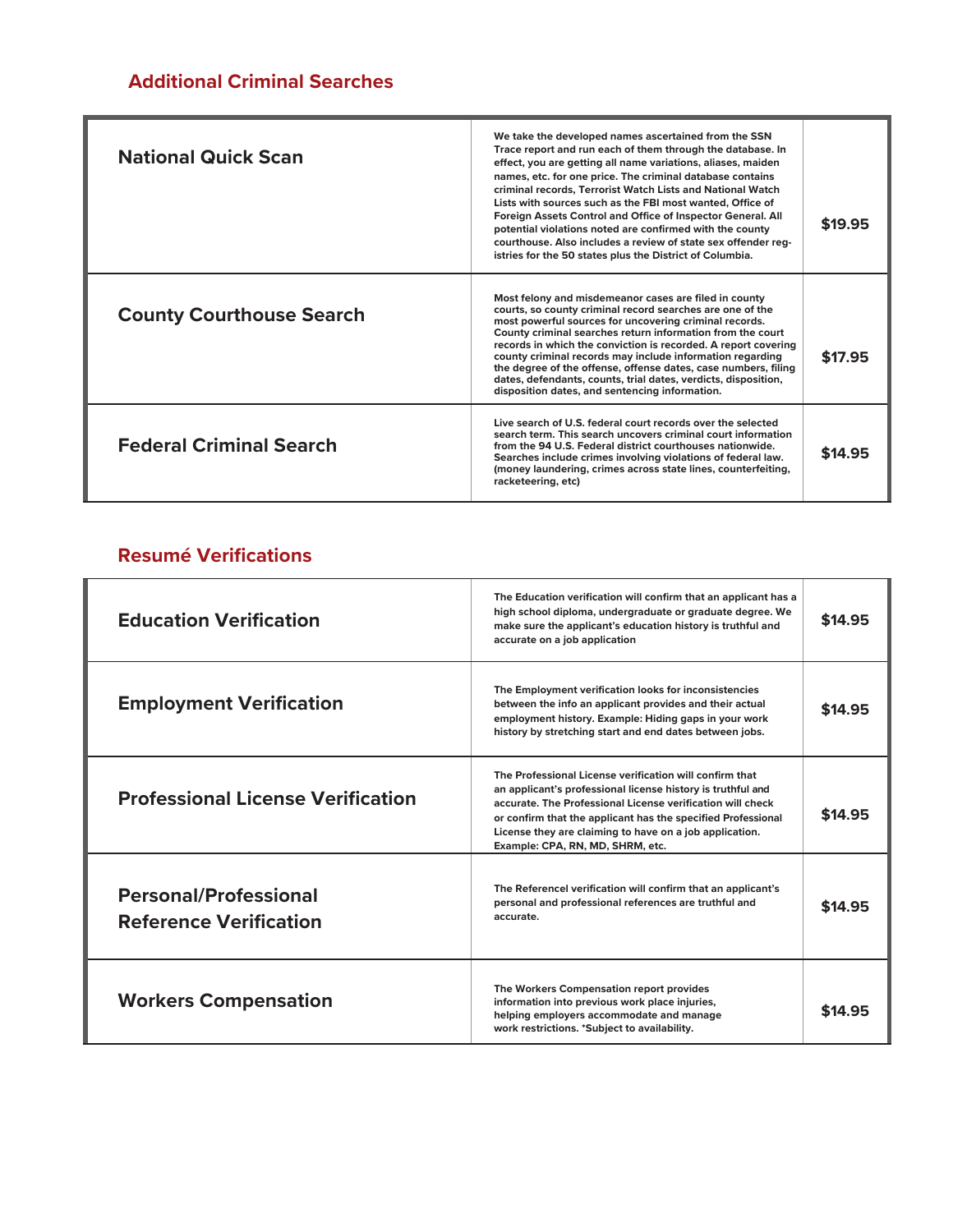### **Healthcare Sanctions**

Ì

| <b>FACIS Level 1 (Including</b><br>Aliases)                                           | Searches federal and state sanctions level sources to help meet federal and state<br>compliance quidelines.                                                                                                                                                                                                                                             | \$9.95  |
|---------------------------------------------------------------------------------------|---------------------------------------------------------------------------------------------------------------------------------------------------------------------------------------------------------------------------------------------------------------------------------------------------------------------------------------------------------|---------|
| <b>FACIS Level 3 (Including Aliases)</b>                                              | Searches federal level sources along with our highly targeted state level sources<br>(including state licensing and board disciplinary actions) for all 50 states 1,700+<br>sources in all. The search reports sanctions and disciplinary actions on individual<br>providers and entities related to a wide range of healthcare providers and services. | \$14.95 |
| <b>Office of Inspector General (OIG)/</b><br><b>System for Award Management (SAM)</b> | OIG and SAM maintain a list of persons or entities that have been excluded from<br>participating in federal health care programs or receiving federal contracts.                                                                                                                                                                                        | \$11.95 |

### **Transportation Services**

| <b>Motor Vehicle Report</b>        | Help us identify your risky drivers, who can translate to a loss of profit, increased<br>downtime for equipment and elevated hiring and training costs. By running a motor<br>vehicle report, you can obtain the validation of a presented driver's license and driving<br>records (where applicable) to ensure you are not hiring drivers that increase your risk.                                                                   | \$7.95   |
|------------------------------------|---------------------------------------------------------------------------------------------------------------------------------------------------------------------------------------------------------------------------------------------------------------------------------------------------------------------------------------------------------------------------------------------------------------------------------------|----------|
| <b>CDL Employment Verification</b> | A DOT Employment Verification is simply an expanded verification of employment.<br>Along with verifying previous employment history such as position and dates employed,<br>it also verifies information about the candidate's driving history, previous accident<br>information, drug, substance abuse and alcohol test results and refusals.<br>The DOT requires 3 years of DOT employment verification for all commercial drivers. | \$14.95  |
| <b>DOT Physicals</b>               | DOT required physicals.                                                                                                                                                                                                                                                                                                                                                                                                               | \$119.95 |

### **Financial Services**

Л

| <b>Office of Foreign Assets Control</b><br>(OFAC) | OFAC administers and enforces economic and trade sanctions on the US foreign policy<br>and national security goals against targeted foreign countries, terrorists, international<br>narcotics traffickers and those engaged in activities related to the proliferation of<br>weapons of mass destruction. | \$11.95 |
|---------------------------------------------------|-----------------------------------------------------------------------------------------------------------------------------------------------------------------------------------------------------------------------------------------------------------------------------------------------------------|---------|
| <b>Credit Report</b>                              | A detailed breakdown of an individual's credit history<br>prepared by TransUnion <sup>®</sup> .                                                                                                                                                                                                           | \$15.95 |

### **Miscellaneous Services**

| <b>Application Invitation</b> | The Applicant Invitation process was designed with two things in mind for hiring<br>managers and applicants: speed and transparency. Our advanced applicant portal<br>allows individuals to complete their background checks on their computers or cell<br>phones, streamlining the entire process from start to finish and reducing the<br>workload of the hiring manager.      | \$1.50 |
|-------------------------------|----------------------------------------------------------------------------------------------------------------------------------------------------------------------------------------------------------------------------------------------------------------------------------------------------------------------------------------------------------------------------------|--------|
| <b>Adverse Action</b>         | If you have a candidate that has findings that may be grounds for declining their hiring<br>or terminating them, the Fair Credit Reporting Act (FCRA) requires that you provide them<br>certain notices. Let MyHRScreens ensure you stay compliant by<br>sending the notices, tracking their return and ensure the<br>adverse action process is performed in a compliant manner. | \$5.00 |

# **my HR SCreens™**

٦

ī

**To learn more or to customize your screening needs contact us at 1-855-538-6947 Ext. 108 or visit www.myhrscreens.com**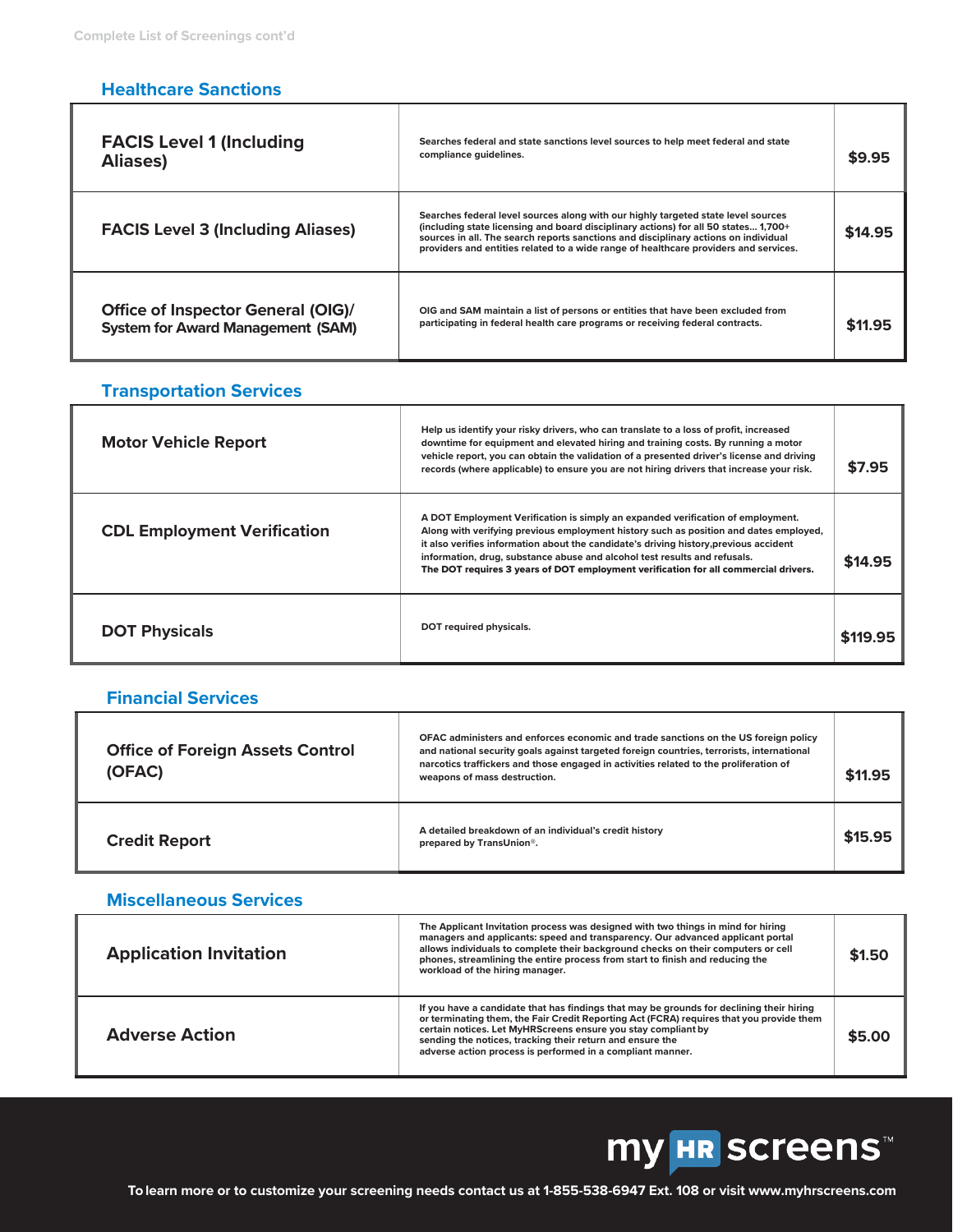## **Drug Screening Services**

## All drug screening tests are reviewed by a medical review officer.

**• MyHRScreens has access to over 4,000 collection sites nationwide.**

#### **• 5-panel screens are also available.**

| <b>10 Panel Urine</b>               | Marijuana, Amphetamines, Cannabinoids, Cocaine, Opiates,<br>Phencyclidine (PCP), Barbiturates, Benzodiazepines,<br>Methadone, 6-Acetylmorphine, Propoxyphene, Methaqualone<br>Also available as an instant test. | \$41.95 |
|-------------------------------------|------------------------------------------------------------------------------------------------------------------------------------------------------------------------------------------------------------------|---------|
| 10 Panel Urine + Oxy + Exp. Opiates | Marijuana, Amphetamines, Cannabinoids, Cocaine, Opiates,<br>Phencyclidine (PCP), Barbiturates, Benzodiazepines,<br>Methadone, 6-Acetylmorphine, Propoxyphene, Methaqualone,<br>Oxycodone                         | \$54.95 |
| <b>10 Panel Urine + Alcohol</b>     | Marijuana, Amphetamines, Cannabinoids, Cocaine, Opiates,<br>Phencyclidine (PCP), Barbiturates, Benzodiazepines,<br>Methadone, 6-Acetylmorphine, Propoxyphene,<br>Methaqualone, Alcohol, Ethyl                    | \$45.95 |
| <b>9 Panel Urine</b>                | Marijuana, Amphetamines, Cannabinoids, Cocaine, Opiates,<br>Phencyclidine (PCP), Barbiturates, Benzodiazepines, Metha-<br>done, 6-Acetylmorphine, Propoxyphene                                                   | \$38.95 |
|                                     | Also available as an instant test.                                                                                                                                                                               |         |
| 9 Panel Urine + Oxy                 | Marijuana, Amphetamines, Cannabinoids, Cocaine, Opiates,<br>Phencyclidine (PCP), Barbiturates, Benzodiazepines, Metha-<br>done, 6-Acetylmorphine, Propoxyphene, Oxycodone                                        | \$51.95 |
| <b>9 Panel Urine + Alcohol</b>      | Marijuana, Amphetamines, Cocaine, Phencyclidine (PCP), Opi-<br>ates, Methadone, Barbiturates, Benzodiazepines, 6-Acetylmor-<br>phine, Propoxyphene, Alcohol, Ethyl                                               | \$41.95 |
| <b>DOT Drug Screen</b>              | This is an Industry specific drug screening for commercial CDL<br>drivers. This screening may be ordered and results retrieved<br>directly from the portal.                                                      | \$41.95 |

**\*Note: all drug panels can be run without THC if desired**

### Ask About Custom Packages And Volume Pricing.



**To learn more or to customize your screening needs contact us at 1-855-538-6947 Ext. 108 or visit www.myhrscreens.com**

#### **Drug Screenings**